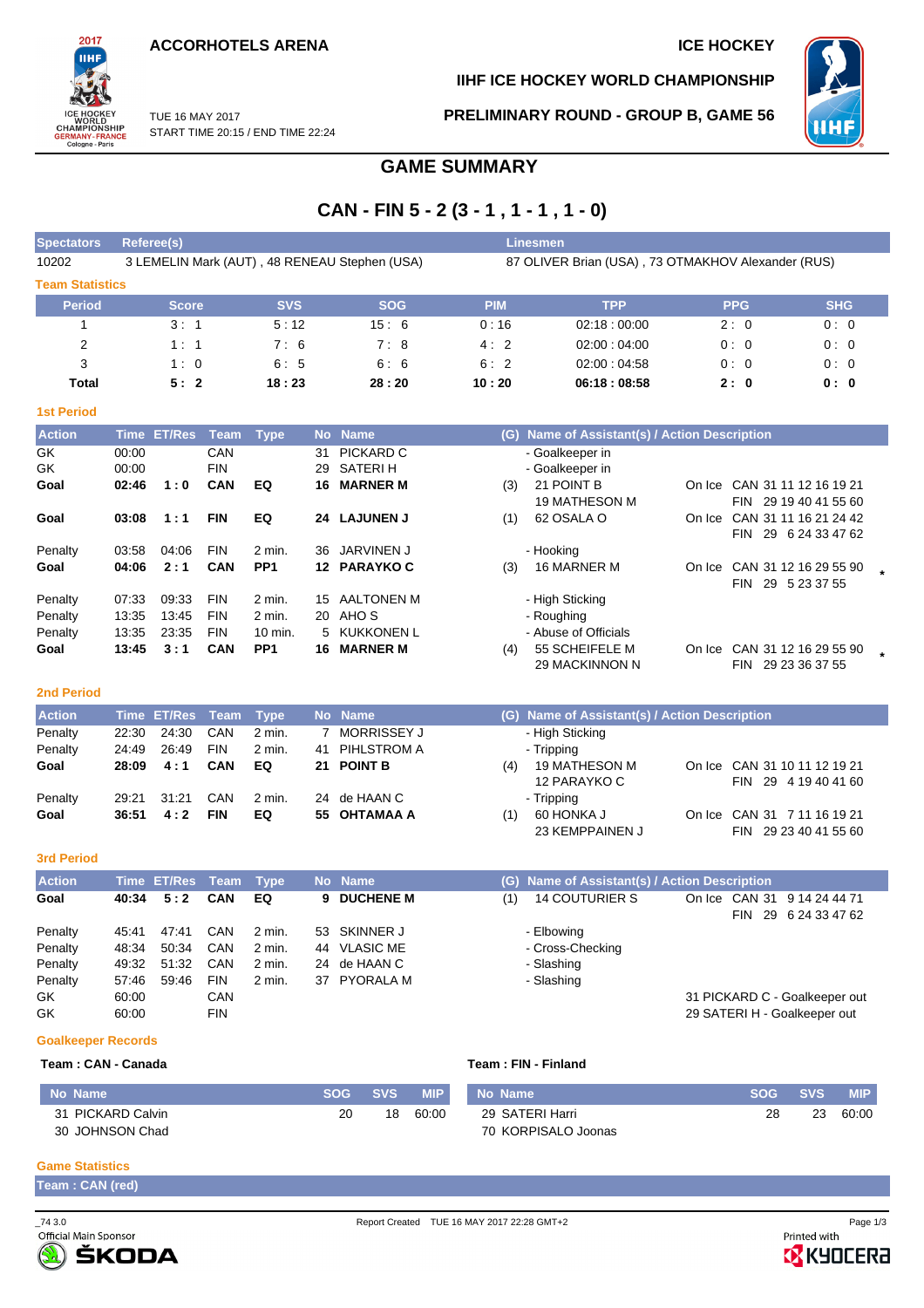### **ACCORHOTELS ARENA ICE HOCKEY**

START TIME 20:15 / END TIME 22:24



TUE 16 MAY 2017

# **IIHF ICE HOCKEY WORLD CHAMPIONSHIP**



## **PRELIMINARY ROUND - GROUP B, GAME 56**

|             | Head Coach: COOPER Jon |    |             |          |                |                |    |                   |          |    |                | <b>Shots on Goal</b> |         | Time on Ice |  |                |                |           |            |            |            |
|-------------|------------------------|----|-------------|----------|----------------|----------------|----|-------------------|----------|----|----------------|----------------------|---------|-------------|--|----------------|----------------|-----------|------------|------------|------------|
| No Pos Name |                        | G. | А           | P        |                |                |    | PIM FO+ FO- FO+/- | FO%      | 1  | $\overline{2}$ |                      | 3 OT TS | $+/-$       |  | $\overline{2}$ | 3              | <b>OT</b> | <b>TOT</b> | <b>SHF</b> | <b>AVG</b> |
| 12 D        | PARAYKO Colton         | 1  | 1           | 2        | 0              | 0              | 0  | 0                 | 0.00     |    | 0              | 1                    | 2       | $+2$        |  |                | 7:14 9:32 5:44 |           | 22:30      | 34         | 0:39       |
| 29 F        | <b>MACKINNON Nate</b>  | 0  |             | 1        | 0              | 0              | 0  | $\Omega$          | 0.00     | 1  | 0              | 0                    | 1       | 0           |  |                | 5:43 4:21 5:40 |           | 15:44      | 20         | 0:47       |
| 44 D        | VLASIC Marc-Edouard +A | 0  | 0           | 0        | 2              | 0              |    | $-1$              | 0.00     | 0  | 0              | 0                    | 0       | $+1$        |  |                | 6:31 6:36 7:12 |           | 20:19      | 29         | 0:42       |
| 53 F        | <b>SKINNER Jeff</b>    | 0  | 0           | 0        | 2              | 0              | 0  | $\Omega$          | 0.00     | 1  |                |                      | 3       | $\Omega$    |  | 5:44 5:01 3:58 |                |           | 14:43      | 18         | 0:49       |
| 55 F        | <b>SCHEIFELE Mark</b>  | 0  |             |          | $\Omega$       | $\overline{2}$ | 2  | 0                 | 50.00    | 0  | 0              | 0                    | 0       | 0           |  |                | 6:40 5:40 4:54 |           | 17:14      | 21         | 0:49       |
| 5 D         | <b>DEMERS Jason</b>    | 0  | 0           | 0        | 0              | 0              | 0  | 0                 | 0.00     | 2  | 0              | 0                    | 2       | 0           |  |                | 5:32 4:17 6:03 |           | 15:52      | 23         | 0:41       |
| 17 F        | SIMMONDS Wayne         | 0  | 0           | 0        | 0              | 0              | 0  | 0                 | 0.00     | 1  | 0              | 0                    | 1       | 0           |  |                | 5:25 4:57 3:16 |           | 13:38      | 19         | 0:43       |
| 24 D        | de HAAN Calvin         | 0  | 0           | 0        | 4              | 0              |    | -1                | 0.00     | 1  |                | $\Omega$             | 2       | 0           |  | 5:52 4:41 4:59 |                |           | 15:32      | 23         | 0:40       |
| 28 F        | GIROUX Claude +C       | 0  | 0           | 0        | 0              | 0              | 2  | $-2$              | 0.00     | 0  | 0              | 0                    | 0       | 0           |  |                | 5:07 3:10 2:13 |           | 10:30      | 17         | 0:37       |
| 90 F        | O REILLY Ryan +A       | 0  | 0           | 0        | 0              | 2              | 6  | $-4$              | 25.00    | 1  | 2              | $\Omega$             | 3       | 0           |  |                | 4:20 4:01 4:15 |           | 12:36      | 18         | 0:42       |
| 7 D         | <b>MORRISSEY Josh</b>  | 0  | 0           | 0        | $\overline{2}$ | 0              | 0  | 0                 | 0.00     |    | 0              | 0                    |         | -1          |  | 3:39 5:02 3:37 |                |           | 12:18      | 17         | 0:43       |
| 9 F         | <b>DUCHENE Matt</b>    | 1  | 0           | 1        | 0              |                | 2  | $-1$              | 33.33    | 0  |                | 2                    | 3       | $+1$        |  | 5:06 5:36 4:17 |                |           | 14:59      | 21         | 0:42       |
| 14 F        | <b>COUTURIER Sean</b>  | 0  | 1           | 1        | 0              | 7              | 6  | 1                 | 53.85    | 0  | 0              | $\Omega$             | 0       | $+1$        |  | 5:01 5:12 7:23 |                |           | 17:36      | 25         | 0:42       |
| 19 D        | <b>MATHESON Mike</b>   | 0  | 2           | 2        | 0              | 0              | 0  | 0                 | 0.00     | 0  | 0              | 0                    | 0       | $+1$        |  |                | 4:54 5:35 4:43 |           | 15:12      | 19         | 0:48       |
| 71 F        | <b>KILLORN Alex</b>    | 0  | $\mathbf 0$ | 0        | 0              |                | 0  |                   | 1 100.00 | 3  | $\Omega$       | $\Omega$             | 3       | $+1$        |  |                | 5:02 4:16 6:17 |           | 15:35      | 20         | 0:46       |
| 10 F        | <b>SCHENN Brayden</b>  | 0  | 0           | 0        | 0              | 0              | 0  | 0                 | 0.00     | 1  | $\Omega$       | 0                    | 1       | $+1$        |  | 2:42 3:27 2:26 |                |           | 8:35       | 15         | 0:34       |
| 11 F        | <b>KONECNY Travis</b>  | 0  | 0           | 0        | 0              | 1              | 0  |                   | 1 100.00 | 0  | 1              | 0                    | 1       | 0           |  | 3:18 3:03 2:47 |                |           | 9:08       | 16         | 0:34       |
| 16 F        | MARNER Mitch (BP)      | 2  | 1           | 3        | 0              | 1              | 3  | $-2$              | 25.00    | 2  | 0              |                      | 3       | -1          |  | 3:39 3:02 4:22 |                |           | 11:03      | 19         | 0:34       |
| 21 F        | POINT Brayden          |    | 1           | 2        | 0              | 1              | 2  | $-1$              | 33.33    | 0  |                | 0                    | 1       | 0           |  | 2:52 4:13 3:48 |                |           | 10:53      | 20         | 0:32       |
| 42 D        | <b>LEE Chris</b>       | 0  | 0           | $\Omega$ | 0              | 0              | 0  | 0                 | 0.00     | 0  | 0              |                      |         | -1          |  | 3:10 2:02 4:35 |                |           | 9:47       | 14         | 0:41       |
| 30 GK       | <b>JOHNSON Chad</b>    | 0  | 0           | 0        | 0              |                |    |                   |          | 0  | 0              | 0                    | 0       |             |  |                |                |           |            |            |            |
| 31 GK       | <b>PICKARD Calvin</b>  | 0  | 0           | 0        | $\Omega$       |                |    |                   |          | 0  | $\Omega$       | $\Omega$             | 0       |             |  |                |                |           |            |            |            |
| Total       |                        | 5  | 8           | 13       | 10             | 16             | 25 | -9                | 39.02    | 15 |                | 6                    | 28      |             |  |                |                |           |            |            |            |

### **Team : FIN (white)**

|              | <b>Head Coach: MARJAMAKI Lauri</b> |    |          |          |                |    |                |                   | <b>Shots on Goal</b> |              |                |              |          | Time on Ice |  |                |      |           |       |                |            |
|--------------|------------------------------------|----|----------|----------|----------------|----|----------------|-------------------|----------------------|--------------|----------------|--------------|----------|-------------|--|----------------|------|-----------|-------|----------------|------------|
| No Pos       | <b>Name</b>                        | G. | А        | P        |                |    |                | PIM FO+ FO- FO+/- | FO%                  |              | $\overline{2}$ | 3 OT TS      |          | $+/-$       |  | $\overline{2}$ | 3    | <b>OT</b> |       | <b>TOT SHF</b> | <b>AVG</b> |
| 20 F         | AHO Sebastian                      | 0  | 0        | 0        | 2              | 3  | $\overline{2}$ |                   | 60.00                | 0            | 2              | $\mathbf{1}$ | 3        | $\Omega$    |  | 6:18 6:07 5:45 |      |           | 18:10 | 20             | 0:54       |
| 51 F         | FILPPULA Valtteri +A               | 0  | $\Omega$ | 0        | 0              | 4  | 3              |                   | 57.14                | 0            | $\Omega$       | $\Omega$     | 0        | 0           |  | 6:20 6:44 5:40 |      |           | 18:44 | 23             | 0:48       |
| 55 D         | <b>OHTAMAA Atte</b>                |    | 0        | 1        | 0              |    | 0              |                   | 100.00               | 0            | 1              | 1            | 2        | 0           |  | 4:20 5:32 5:18 |      |           | 15:10 | 26             | 0:35       |
| 60 D         | <b>HONKA Julius</b>                | 0  | 1        | 1        | 0              | 0  | 0              | 0                 | 0.00                 | 0            | 2              | 1            | 3        | -1          |  | 4:50 7:21      | 6:17 |           | 18:28 | 24             | 0:46       |
| 96 F         | <b>RANTANEN Mikko</b>              | 0  | 0        | 0        | 0              | 0  | 0              | 0                 | 0.00                 | 0            | 0              | $\Omega$     | 0        | 0           |  | 5:50 6:40 6:46 |      |           | 19:16 | 20             | 0:57       |
| 6 D          | JAAKOLA Topi +A                    | 0  | 0        | 0        | 0              | 0  | 0              | 0                 | 0.00                 | 0            | $\Omega$       | $\Omega$     | 0        | 0           |  | 5:07 4:07 5:09 |      |           | 14:23 | 22             | 0:39       |
| 15 F         | <b>AALTONEN Miro</b>               | 0  | 0        | 0        | 2              | 0  | 0              | 0                 | 0.00                 | $\mathbf{1}$ | 1              | 0            | 2        | 0           |  | 4:23 4:35 4:58 |      |           | 13:56 | 18             | 0:46       |
| 23 F         | <b>KEMPPAINEN Joonas</b>           | 0  | 1        | 1        | 0              | 7  |                | 6                 | 87.50                | 0            | $\Omega$       | $\Omega$     | 0        | $+1$        |  | 4:53 4:51      | 5:39 |           | 15:23 | 22             | 0:41       |
| 37 F         | <b>PYORALA Mika</b>                | 0  | 0        | 0        | 2              | 0  | 0              | 0                 | 0.00                 | 0            | 0              | 0            | 0        | $\Omega$    |  | 4:15 5:29 5:27 |      |           | 15:11 | 21             | 0:43       |
| 47 D         | <b>LAJUNEN Ville</b>               | 0  | 0        | 0        | 0              | 0  | 0              | 0                 | 0.00                 | 1            | 0              | $\Omega$     | 1        | 0           |  | 4:21 5:44 3:59 |      |           | 14:04 | 22             | 0:38       |
| 4 D          | <b>LEHTONEN Mikko</b>              | 0  | 0        | 0        | 0              | 0  | 0              | 0                 | 0.00                 | 0            | 0              | 0            | 0        | -1          |  | 5:32 4:33 3:58 |      |           | 14:03 | 19             | 0:44       |
| 19 F         | <b>SAVINAINEN Veli-Matti</b>       | 0  | 0        | 0        | 0              | 5  | 1              | 4                 | 83.33                | 2            | 1              | 0            | 3        | $-2$        |  | 3:48 5:26      | 5:31 |           | 14:45 | 18             | 0:49       |
| 38 D         | <b>HIETANEN Juuso</b>              | 0  | 0        | 0        | $\Omega$       | 0  | 0              | 0                 | 0.00                 | 0            | 1              | 1            | 2        | 0           |  | 5:55 4:45 6:41 |      |           | 17:21 | 26             | 0:40       |
| 40 F         | <b>SALLINEN Tomi</b>               | 0  | 0        | 0        | 0              | 0  | 0              | $\Omega$          | 0.00                 | 0            | 0              | 0            | $\Omega$ | -1          |  | 3:47 3:31      | 3:30 |           | 10:48 | 17             | 0:38       |
| 41 F         | <b>PIHLSTROM Antti</b>             | 0  | 0        | 0        | $\overline{2}$ | 0  | $\overline{2}$ | -2                | 0.00                 | 0            | 0              | $\Omega$     | 0        | -1          |  | $3:46$ $3:11$  | 2:09 |           | 9:06  | 16             | 0:34       |
| 5 D          | KUKKONEN Lasse +C                  | 0  | 0        | 0        | 10             | 0  | 0              | 0                 | 0.00                 | 0            | 0              | $\Omega$     | 0        | 0           |  | 3:48 2:18 4:16 |      |           | 10:22 | 16             | 0:38       |
| 24 F         | <b>LAJUNEN Jani</b>                |    | 0        | 1        | 0              | 4  | 7              | -3                | 36.36                | 1            | 0              | 0            |          | 0           |  | 4:03 4:20 4:54 |      |           | 13:17 | 20             | 0:39       |
| 33 F         | <b>HANNIKAINEN Markus</b>          | 0  | 0        | 0        | $\Omega$       | 0  | 0              | 0                 | 0.00                 | 0            | 0              | 0            | 0        | 0           |  | 3:14 2:44 3:53 |      |           | 9:51  | 16             | 0:36       |
| 36 D         | <b>JARVINEN Joonas</b>             | 0  | 0        | 0        | 2              | 0  | 0              | 0                 | 0.00                 | 0            | 0              |              |          | 0           |  | 3:37 2:33 1:50 |      |           | 8:00  | 13             | 0:36       |
| 62 F         | OSALA Oskar (BP)                   | 0  | 1        | 1        | 0              |    | 0              |                   | 1 100.00             | 1            | 0              | 1            | 2        | 0           |  | 4:30 4:25 4:48 |      |           | 13:43 | 22             | 0:37       |
| 29 GK        | <b>SATERI Harri</b>                | 0  | 0        | 0        | 0              |    |                |                   |                      | 0            | 0              | 0            | 0        |             |  |                |      |           |       |                |            |
| 70 GK        | <b>KORPISALO Joonas</b>            | 0  | 0        | $\Omega$ | 0              |    |                |                   |                      | 0            | 0              | $\Omega$     | $\Omega$ |             |  |                |      |           |       |                |            |
| <b>Total</b> |                                    | 2  | 3        | 5        | 20             | 25 | 16             | 9                 | 60.98                | 6            | 8              | 6            | 20       |             |  |                |      |           |       |                |            |